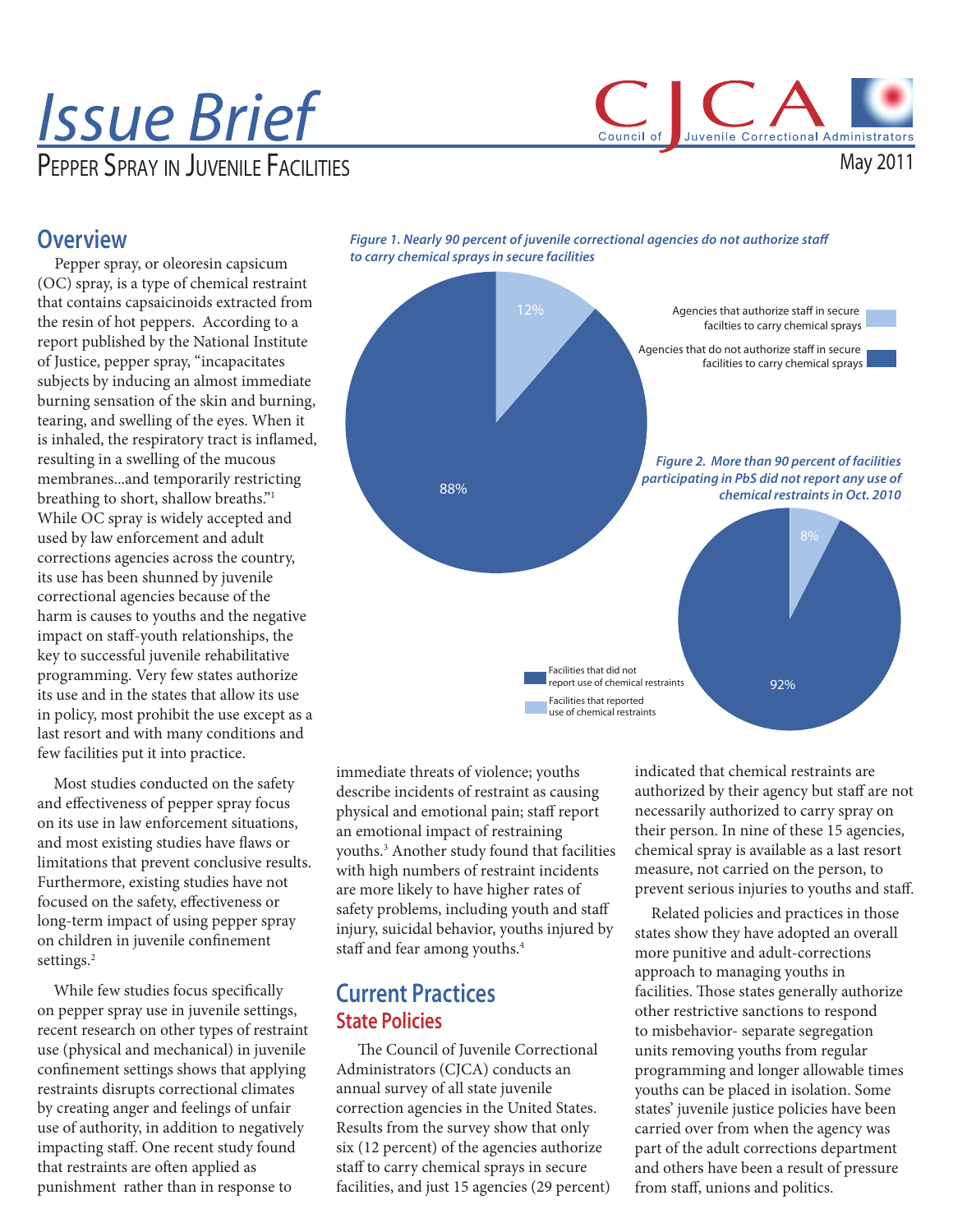## TABLE 1. BEHAVIOR MANAGEMENT

| Jurisdiction         | Agency uses<br>specialized<br>living units to<br>separate youths<br>from the general<br>population | Maximum<br>time a<br>youth can<br>be held in<br>isolation | Agency<br>use of<br>chemical<br>restraints | authorizes Agency authorizes<br>staff to carry<br>chemical spray in<br>secure facilities | Jurisdiction    | Agency uses<br>specialized<br>living units to<br>separate youths<br>from the general<br>population | Maximum<br>time a<br>youth can<br>be held in<br>isolation | Agency<br>use of<br>chemical<br>restraints | authorizes Agency authorizes<br>staff to carry<br>chemical spray in<br>secure facilities |
|----------------------|----------------------------------------------------------------------------------------------------|-----------------------------------------------------------|--------------------------------------------|------------------------------------------------------------------------------------------|-----------------|----------------------------------------------------------------------------------------------------|-----------------------------------------------------------|--------------------------------------------|------------------------------------------------------------------------------------------|
| Alabama              | $\checkmark$                                                                                       | $24 \,\mathrm{hrs}^1$                                     |                                            |                                                                                          | Montana         | $\checkmark$                                                                                       | 24 hrs                                                    |                                            |                                                                                          |
| Alaska               |                                                                                                    | NA                                                        |                                            |                                                                                          | Nebraska        | $\checkmark$                                                                                       | 5 days                                                    |                                            |                                                                                          |
| Arizona              | $\checkmark$                                                                                       | 72 hrs                                                    | $\checkmark$                               |                                                                                          | Nevada          | $\checkmark$                                                                                       | 5 days                                                    |                                            |                                                                                          |
| Arkansas             |                                                                                                    | <b>NA</b>                                                 |                                            |                                                                                          | New Hampshire   | $\checkmark$                                                                                       | 5 days                                                    |                                            |                                                                                          |
| California           | $\checkmark$                                                                                       |                                                           | $\checkmark$                               | $\checkmark$                                                                             | New Jersey      | $\checkmark$                                                                                       | 5 days                                                    | $\surd s$                                  |                                                                                          |
| Colorado             |                                                                                                    | <b>NA</b>                                                 |                                            |                                                                                          | New Mexico      |                                                                                                    | NA                                                        |                                            |                                                                                          |
| Connecticut*         |                                                                                                    | NA                                                        |                                            |                                                                                          | New York        |                                                                                                    | NA                                                        |                                            |                                                                                          |
| Delaware             |                                                                                                    | <b>NA</b>                                                 |                                            |                                                                                          | North Carolina  |                                                                                                    | <b>NA</b>                                                 |                                            |                                                                                          |
| District of Columbia | $\checkmark$                                                                                       | $72$ hrs <sup>2</sup>                                     |                                            |                                                                                          | North Dakota    |                                                                                                    | NA                                                        |                                            |                                                                                          |
| Florida*             | $\checkmark$                                                                                       |                                                           |                                            |                                                                                          | Ohio            | $\checkmark$                                                                                       | 8 days <sup>5</sup>                                       |                                            |                                                                                          |
| Georgia              | $\checkmark$                                                                                       | 72 hrs                                                    | $\checkmark$                               |                                                                                          | Oklahoma        | $\checkmark$                                                                                       | 3 hrs                                                     | $\checkmark$                               |                                                                                          |
| Hawaii*              |                                                                                                    | <b>NA</b>                                                 |                                            |                                                                                          | Oregon          | $\checkmark$                                                                                       | 5 days                                                    |                                            |                                                                                          |
| Idaho                | $\checkmark$                                                                                       | $\overline{\mathbf{3}}$                                   | $\checkmark$                               |                                                                                          | Pennsylvania    |                                                                                                    | NA                                                        |                                            |                                                                                          |
| Illinois*            | $\checkmark$                                                                                       | 30 days <sup>4</sup>                                      | $\checkmark$                               | $\checkmark$                                                                             | Puerto Rico**   |                                                                                                    | NA                                                        | $\checkmark$                               | ✓                                                                                        |
| Indiana              | $\checkmark$                                                                                       | 3 days                                                    | ✓                                          | $\checkmark$                                                                             | Rhode Island    |                                                                                                    | <b>NA</b>                                                 |                                            |                                                                                          |
| Iowa**               | $\checkmark$                                                                                       |                                                           |                                            |                                                                                          | South Carolina* | $\checkmark$                                                                                       | 8 hrs                                                     |                                            |                                                                                          |
| Kansas               | $\checkmark$                                                                                       | 30 days                                                   |                                            |                                                                                          | South Dakota    | $\checkmark$                                                                                       | $48~\mathrm{hrs}^6$                                       |                                            |                                                                                          |
| Kentucky             |                                                                                                    | NA                                                        |                                            |                                                                                          | Tennessee       | $\checkmark$                                                                                       |                                                           | $\checkmark$                               |                                                                                          |
| Louisiana            | $\checkmark$                                                                                       | 72 hrs                                                    |                                            |                                                                                          | Texas           |                                                                                                    | <b>NA</b>                                                 | $\checkmark$                               | ✓                                                                                        |
| Maine                |                                                                                                    | NA                                                        |                                            |                                                                                          | $Utah**$        |                                                                                                    | NA                                                        |                                            |                                                                                          |
| Maryland             | $\checkmark$                                                                                       | 72 hrs                                                    |                                            |                                                                                          | Vermont**       |                                                                                                    | NA                                                        |                                            |                                                                                          |
| Massachusetts        |                                                                                                    | NA                                                        |                                            |                                                                                          | Virginia        | $\checkmark$                                                                                       | 5 days                                                    |                                            |                                                                                          |
| Michigan             | $\checkmark$                                                                                       | 72 hrs                                                    |                                            |                                                                                          | Washington      | $\checkmark$                                                                                       | 24 hrs                                                    | $\sqrt{9}$                                 |                                                                                          |
| Minnesota            | $\checkmark$                                                                                       |                                                           | $\checkmark$                               | $\checkmark$                                                                             | West Virginia   | $\checkmark$                                                                                       |                                                           |                                            |                                                                                          |
| Mississippi          | ✓                                                                                                  | 72 hrs                                                    | $\sqrt{7}$                                 |                                                                                          | Wisconsin       | $\checkmark$                                                                                       | 6 days                                                    | ✓                                          |                                                                                          |
| Missouri             | $\checkmark$                                                                                       | 24 hrs                                                    |                                            |                                                                                          | Wyoming         |                                                                                                    | NA                                                        |                                            |                                                                                          |

Agency has not yet responded to 2011 survey; 2010 responses shown in table.

\*\* Agency has not responded to 2011 or 2010 surveys; 2009 responses shown.

- 1 24 hours without additional authorization
- 2 Pre-hearing segregation, 20 hours; 72 hours may be issued by a hearing officer.
- 3 Shortest time possible (decided by staff with the safety of juvenile and staff priority)
- 4 30 days for serious offenses such as Escape.
- 5 No more than 3 days pre-disciplinary hearing and up to 5 additional days for disciplinary sanction.
- 6 If a youth is placed in Administrative Detention due to an alleged violation of a major prohibited act(s) or pending an investigation of a possible violation of a major prohibited act(s), he/she will normally either be served with a copy of the disciplinary report or released from Administrative Detention within twenty-four (24) hours of their placement in Administrative Detention. No juvenile will be confined in Administrative Detention for longer than forty-eight (48) hours, exclusive of weekends and holidays, prior to a hearing.
- 7 See Policy #VII.1 at http://www.mdhs.state.ms.us/pdfs/dysnewpol/dyssec07/dyssection071.pdf
- 8 See New Jersey Administrative Code 13:95-3.9 at http://www.michie.com/newjersey/lpext.dll?f=templates&fn=main-h.htm&cp=
- 9 See Washington JRA Policy 2 at http://www.dshs.wa.gov/pdf/jra/bulletin02.pdf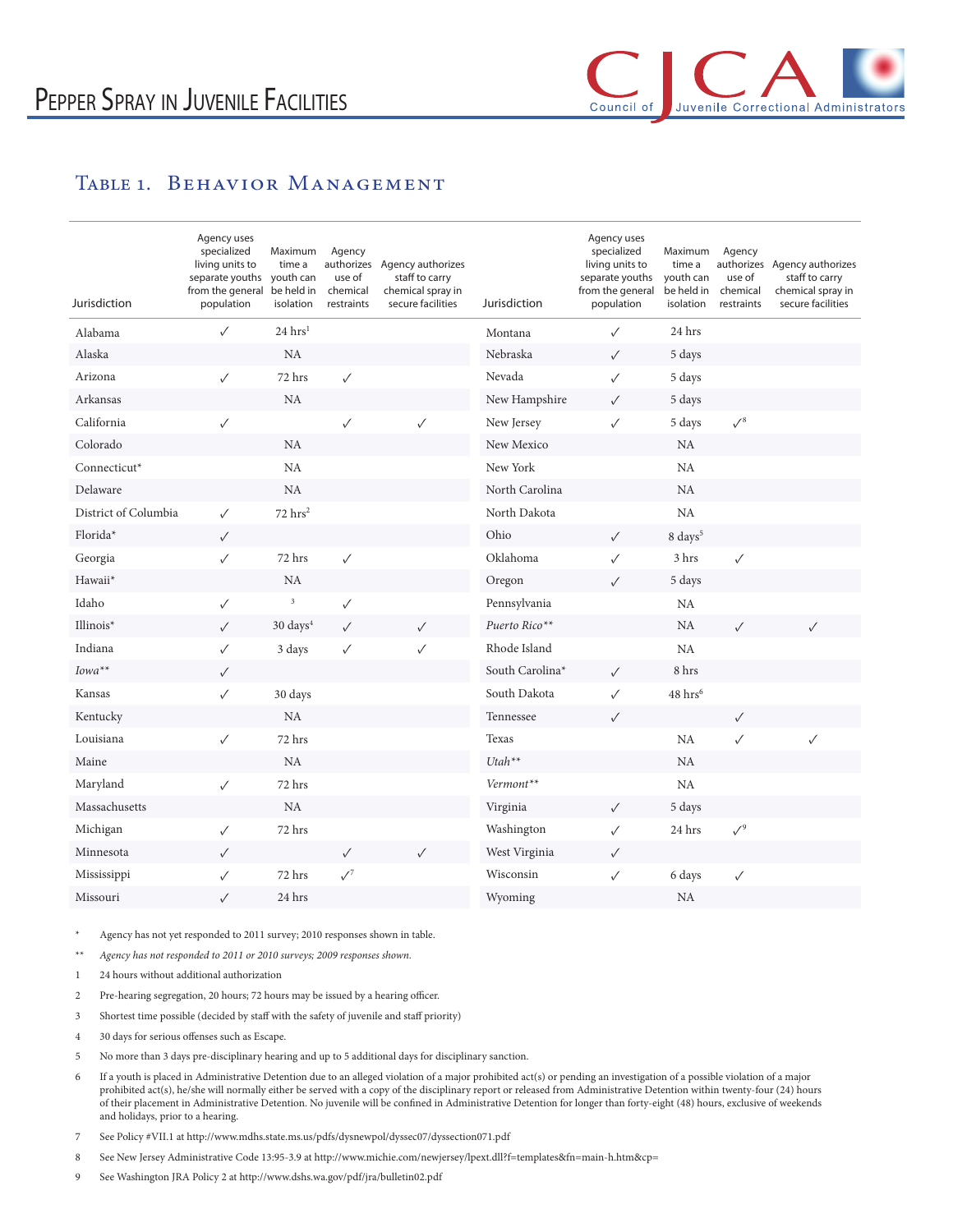## PEPPER SPRAY IN JUVENILE FACILITIES

Council of Juvenile Correctional Administrators

 Please see Table 1 on the oppostie page for more details on state agency behavior management policies reported to the CJCA Yearbook survey (preliminary 2011 data except where noted) and gathered from state statutes and administrative rules.

## **Facility Practices**

As research and experience has shown, a written policy does not necessarily translate into practice as intended when implemented in facilities.<sup>5</sup> Most of the anecdotal information about use of restraints that is made public are reports of abuse and dangerous practices, investigations and litigation.

 However nearly 200 facilities across the country voluntarily participate in the national Performance-based Standards (PbS)6 program and report all types of restraint practices used during two data collections a year. PbS' facility practice data from October 2010 shows a similar small minority of facilities use chemical restraints (15 facilities or eight percent of all participants, whom include facilities in four of the six states that authorize staff to carry chemical spray.) Looking at the individual facilities that reported using chemical restraints, 90 percent of the uses came from one state, again showing the practice is not accepted as appropriate for use in facilities for youths. The 15 facilities reporting use of chemical restraints were comprised of three detention centers, 11 correctional facilities and one assessment center. The single state reporting the majority of usage — 90 percent of all usage reported — was reporting on two detention centers and six correctional facilities.

 PbS requires participants to report practices in the context of a blueprint of operations to achieve safe and healthy facility cultures that rehabilitate youths and prevent future crime. PbS provides more than 100 outcome measures and works with facilities to monitor all aspects of operations and better understand how practices affect conditions. Facilities conduct surveys of youths and staff members as part of the data collection for PbS. Two of the key outcomes these surveys inform include Safety 13, percent of youths who report that they feared for their safety within the last six months, and Safety 14, percent of staff who report that they feared for their safety within the last six months.

 Two of the three detention sites that reported instances of chemical restraint had percentages of youth and staff who feared for their safety that were above the detention field average for October 2010. Similarly, eight of the 11 corrections sites reported percentages of youths fearing for safety that were well above the corrections field average (22.4 percent). Five of the 11 corrections sites also reported percentages of staff fearing for safety that were well above the corrections field average (23 percent).

 CJCA's collective experience shows that overreliance on restraints, whether they be chemical, physical, mechanical or other, compromise relationships between staff and youths, one of the critical features of safe facilities. International and national standards related to chemical restraint use reinforce the fact that

chemical sprays should never be used as a form of punishment, and that if use is authorized, strict rules are applied for usage, reporting and post-use practices (see following page).

- U.S. Department of Justice, National Institute of Justice. (1994). Oleoresin Capsicum: Pepper Spray as a Force Alternative (NCJ 181655). Retrieved May 2, 2011, from [http://](http://http://www.ncjrs.gov/pdffiles1/nij/grants/181655.pdf) www.ncjrs.gov/pdffiles1/nij/grants/181655.pdf
- 2 See Broadstock, M. (2002). What is the safety of pepper spray use by law enforcement or mental health service staff? New Zealand Health Technology Assessment, Department of Public Health and General Practice. Retrieved May 2, 2011, from [http://nzhta.chmeds.](http://http://nzhta.chmeds.ac.nz/publications/pepper_spray.pdf) [ac.nz/publications/pepper\\_spray.pdf.](http://http://nzhta.chmeds.ac.nz/publications/pepper_spray.pdf) See also Pinney, L. (2007). Pepper spray in the Texas Youth Commission: Research review and policy recommendations. Texas Criminal Justice Coalition. Retrieved May 2, 2011, from [http://www.criminaljusticecoalition.org/](http://http://www.criminaljusticecoalition.org/files/userfiles/juvenilejustice/tcjc_publications/Pepper_Spray_in_TYC.pdf) [#les/user#les/juvenilejustice/tcjc\\_publications/Pepper\\_Spray\\_in\\_TYC.pdf](http://http://www.criminaljusticecoalition.org/files/userfiles/juvenilejustice/tcjc_publications/Pepper_Spray_in_TYC.pdf)
- 3 Smith, M. & Bowman, K.M. (2009). The restraint spiral: Emergent themes in the perceptions of the physical restraint of juveniles. Child Welfare 88: 57-83.
- 4 Snyder, R.B. & Kupchik, A. (2011). Performance-based Standards for Youth Correction and Detention Facilities: 2011 Research Report. Report to the Council of Juvenile Correctional Administrators.
- Parent, D.G., Lieter, V., Kenney, S., Livens, L., Wentworth, D. & Wilcox, S. (1994.) Conditions of confinement: Juvenile detention and corrections facilities (NCJ 145793). Office of Juvenile Justice and Delinquency Prevention.
- 6 PbS is a set of national standards and goals setting the highest expectations for juvenile facility operations. PbS uniquely includes data collection twice a year and the reporting of outcome measures to continually monitor practices at facilities, whether they are aligned with agency policies and philosophy and reflect best practices. The data is provided to facilities as part of a self-improvement process to continually promote and integrate effective services and approaches for youths in custody. For more information please visit: [http://cjca.net/cjcaresources/93/PbS\\_InfoPacket.pdf](http://cjca.net/cjcaresources/93/PbS_InfoPacket.pdf)

## **Suggestions for Further Reading**

[Pepper Spray in the Texas Youth Commission: Research](http://www.criminaljusticecoalition.org/files/userfiles/juvenilejustice/tcjc_publications/Pepper_Spray_in_TYC.pdf)  [Review and Policy Recommendations,](http://www.criminaljusticecoalition.org/files/userfiles/juvenilejustice/tcjc_publications/Pepper_Spray_in_TYC.pdf) Texas Criminal Justice Coalition, 2007

[Suit seeks to ban pepper spray at Texas juvenile prisons](http://www.chron.com/disp/story.mpl/metropolitan/5133406.html), Associated Press, Sept. 13, 2007

Texas Youth Commission shifts inmate pepper spray policy, Steve McGonigle, The Dallas Morning News, Nov. 28, 2007

The Use of Pepper Spray in Texas Youth Commission Facilities (Letter #1, Letter #2), Dana Shoenberg and Mark Soler, 2007

[Oleoresin Capsicum: Pepper Spray as a Force Alternative,](http://www.ncjrs.gov/pdffiles1/nij/grants/181655.pdf) U.S. Department of Justice, National Institute of Justice, 1994

The Effectiveness and Safety of Pepper Spray, U.S. Department of Justice, National Institute of Justice, 2003

What is the safety of "pepper spray" use by law enforcement or mental health service staff?, New Zealand Health Technology Assessment, Department of Public Health and General Practice, Marita Broadstock, 2002

[Fact Sheet: Needed JJDPA Reforms to Protect Incarcerated](http://www.act4jj.org/media/factsheets/factsheet_58.pdf)  [Youth](http://www.act4jj.org/media/factsheets/factsheet_58.pdf), Act 4 Juvenile Justice, no date